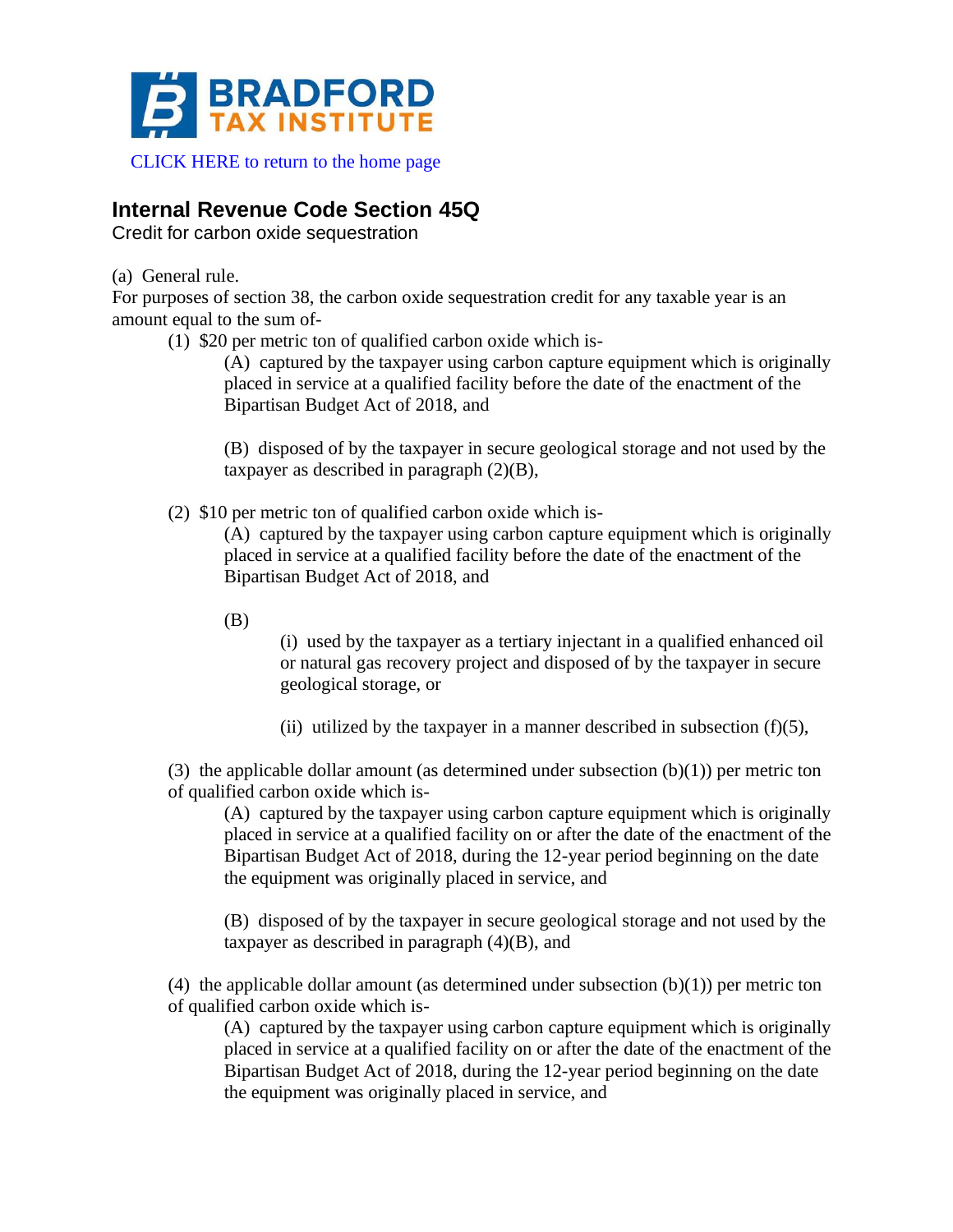(i) used by the taxpayer as a tertiary injectant in a qualified enhanced oil or natural gas recovery project and disposed of by the taxpayer in secure geological storage, or

- (ii) utilized by the taxpayer in a manner described in subsection  $(f)(5)$ .
- (b) Applicable dollar amount; additional equipment; election.
	- (1) Applicable dollar amount.
		- (A) In general. The applicable dollar amount shall be an amount equal to-
			- (i) for any taxable year beginning in a calendar year after 2016 and before 2027-

(I) for purposes of paragraph (3) of subsection (a), the dollar amount established by linear interpolation between \$22.66 and \$50 for each calendar year during such period, and

(II) for purposes of paragraph (4) of such subsection, the dollar amount established by linear interpolation between \$12.83 and \$35 for each calendar year during such period, and

(ii) for any taxable year beginning in a calendar year after 2026-

(I) for purposes of paragraph (3) of subsection (a) , an amount equal to the product of \$50 and the inflation adjustment factor for such calendar year determined under section  $43(b)(3)(B)$  for such calendar year, determined by substituting "2025" for "1990", and

(II) for purposes of paragraph (4) of such subsection, an amount equal to the product of \$35 and the inflation adjustment factor for such calendar year determined under section  $43(b)(3)(B)$  for such calendar year, determined by substituting "2025" for "1990".

(B) Rounding. The applicable dollar amount determined under subparagraph (A) shall be rounded to the nearest cent.

(2) Installation of additional carbon capture equipment on existing qualified facility. In the case of a qualified facility placed in service before the date of the enactment of the Bipartisan Budget Act of 2018, for which additional carbon capture equipment is placed in service on or after the date of the enactment of such Act, the amount of qualified carbon oxide which is captured by the taxpayer shall be equal to-

(A) for purposes of paragraphs  $(1)(A)$  and  $(2)(A)$  of subsection (a), the lesser of-(i) the total amount of qualified carbon oxide captured at such facility for the taxable year, or

(ii) the total amount of the carbon dioxide capture capacity of the carbon capture equipment in service at such facility on the day before the date of the enactment of the Bipartisan Budget Act of 2018, and

(B)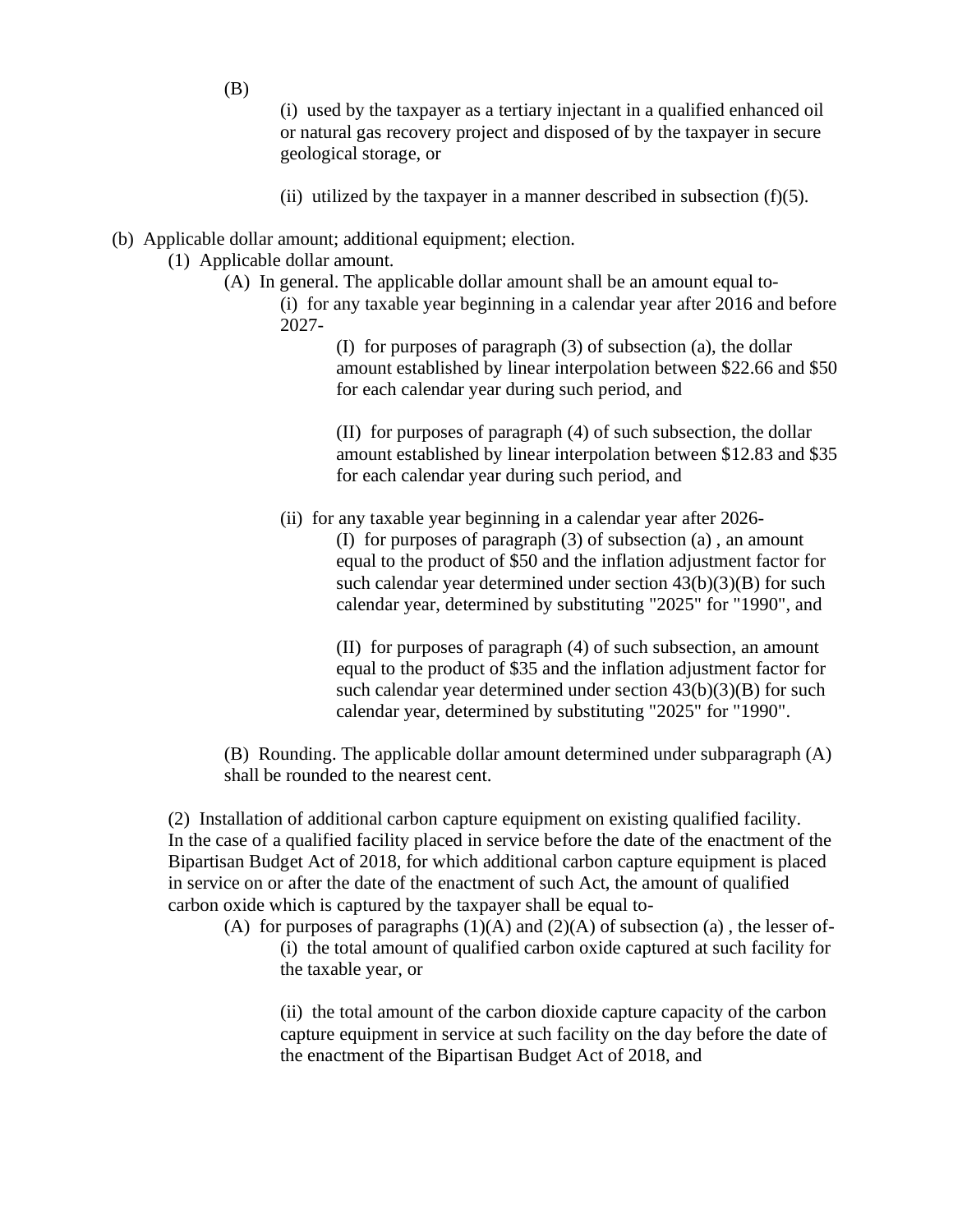(B) for purposes of paragraphs  $(3)(A)$  and  $(4)(A)$  of such subsection, an amount (not less than zero) equal to the excess of-

- (i) the amount described in clause (i) of subparagraph (A), over
- (ii) the amount described in clause (ii) of such subparagraph.

# (3) Election.

For purposes of determining the carbon oxide sequestration credit under this section, a taxpayer may elect to have the dollar amounts applicable under paragraph (1) or (2) of subsection (a) apply in lieu of the dollar amounts applicable under paragraph (3) or (4) of such subsection for each metric ton of qualified carbon oxide which is captured by the taxpayer using carbon capture equipment which is originally placed in service at a qualified facility on or after the date of the enactment of the Bipartisan Budget Act of 2018.

# (c) Qualified carbon oxide.

For purposes of this section-

(1) In general.

The term "qualified carbon oxide" means-

(A) any carbon dioxide which-

(i) is captured from an industrial source by carbon capture equipment which is originally placed in service before the date of the enactment of the Bipartisan Budget Act of 2018,

(ii) would otherwise be released into the atmosphere as industrial emission of greenhouse gas or lead to such release, and

(iii) is measured at the source of capture and verified at the point of disposal, injection, or utilization,

(B) any carbon dioxide or other carbon oxide which-

(i) is captured from an industrial source by carbon capture equipment which is originally placed in service on or after the date of the enactment of the Bipartisan Budget Act of 2018,

(ii) would otherwise be released into the atmosphere as industrial emission of greenhouse gas or lead to such release, and

(iii) is measured at the source of capture and verified at the point of disposal, injection, or utilization, or

(C) in the case of a direct air capture facility, any carbon dioxide which- (i) is captured directly from the ambient air, and

> (ii) is measured at the source of capture and verified at the point of disposal, injection, or utilization.

(2) Recycled carbon oxide.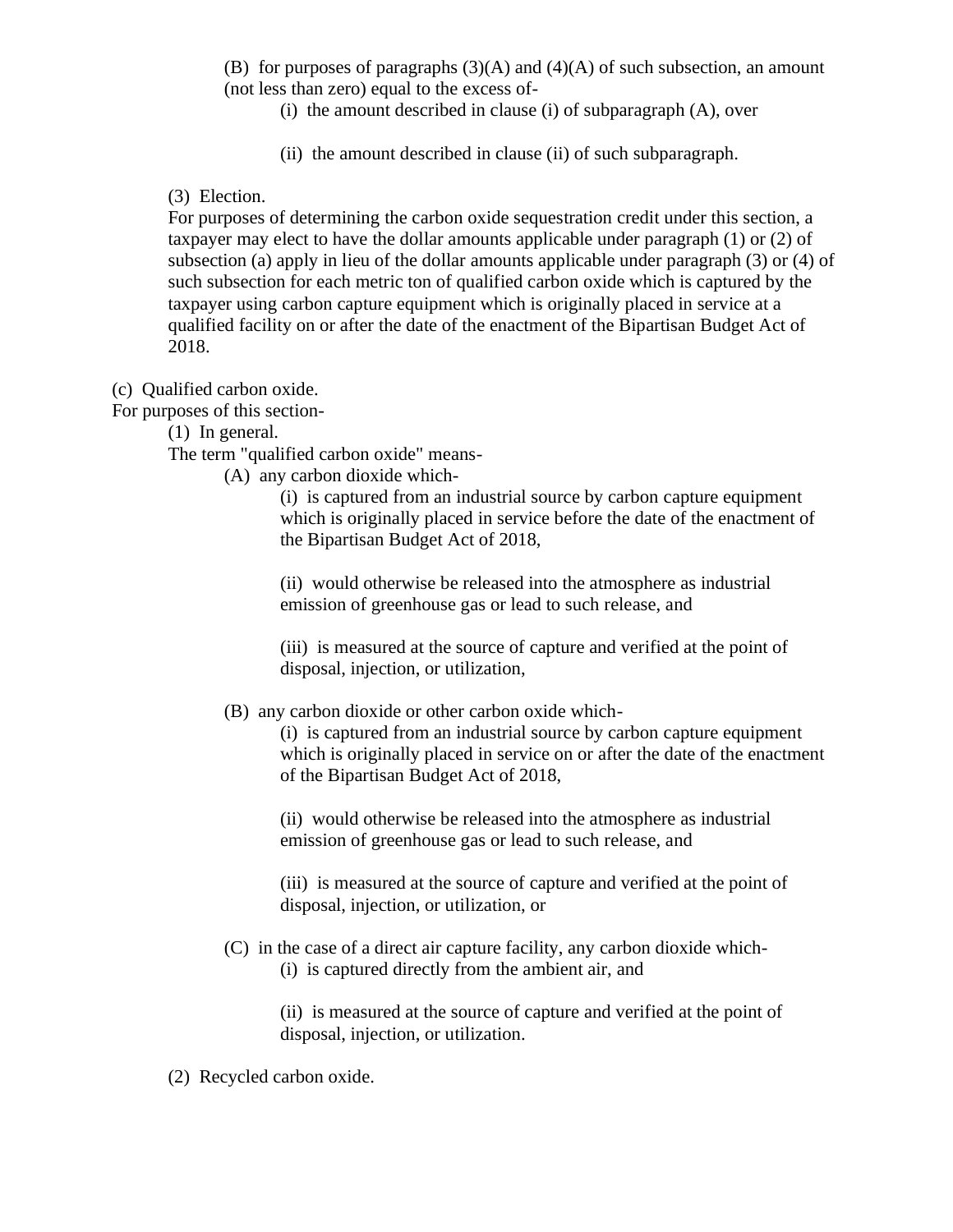The term "qualified carbon oxide" includes the initial deposit of captured carbon oxide used as a tertiary injectant.

Such term does not include carbon oxide that is recaptured, recycled, and re-injected as part of the enhanced oil and natural gas recovery process.

(d) Qualified facility.

For purposes of this section, the term "qualified facility" means any industrial facility or direct air capture facility-

(1) the construction of which begins before January 1, 2026, and-

(A) construction of carbon capture equipment begins before such date, or

(B) the original planning and design for such facility includes installation of carbon capture equipment, and

(2) which captures-

(A) in the case of a facility which emits not more than 500,000 metric tons of carbon oxide into the atmosphere during the taxable year, not less than 25,000 metric tons of qualified carbon oxide during the taxable year which is utilized in a manner described in subsection (f)(5),

(B) in the case of an electricity generating facility which is not described in subparagraph (A), not less than 500,000 metric tons of qualified carbon oxide during the taxable year, or

(C) in the case of a direct air capture facility or any facility not described in subparagraph (A) or (B), not less than 100,000 metric tons of qualified carbon oxide during the taxable year.

## (e) Definitions.

For purposes of this section-

(1) Direct air capture facility.

(A) In general. Subject to subparagraph (B), the term "direct air capture facility" means any facility which uses carbon capture equipment to capture carbon dioxide directly from the ambient air.

(B) exception. The term "direct air capture facility" shall not include any facility which captures carbon dioxide-

(i) which is deliberately released from naturally occurring subsurface springs, or

(ii) using natural photosynthesis.

(2) Qualified enhanced oil or natural gas recovery project.

The term "qualified enhanced oil or natural gas recovery project" has the meaning given the term "qualified enhanced oil recovery project" by section  $43(c)(2)$ , by substituting "crude oil or natural gas" for "crude oil" in subparagraph (A)(i) thereof.

(3) Tertiary injectant.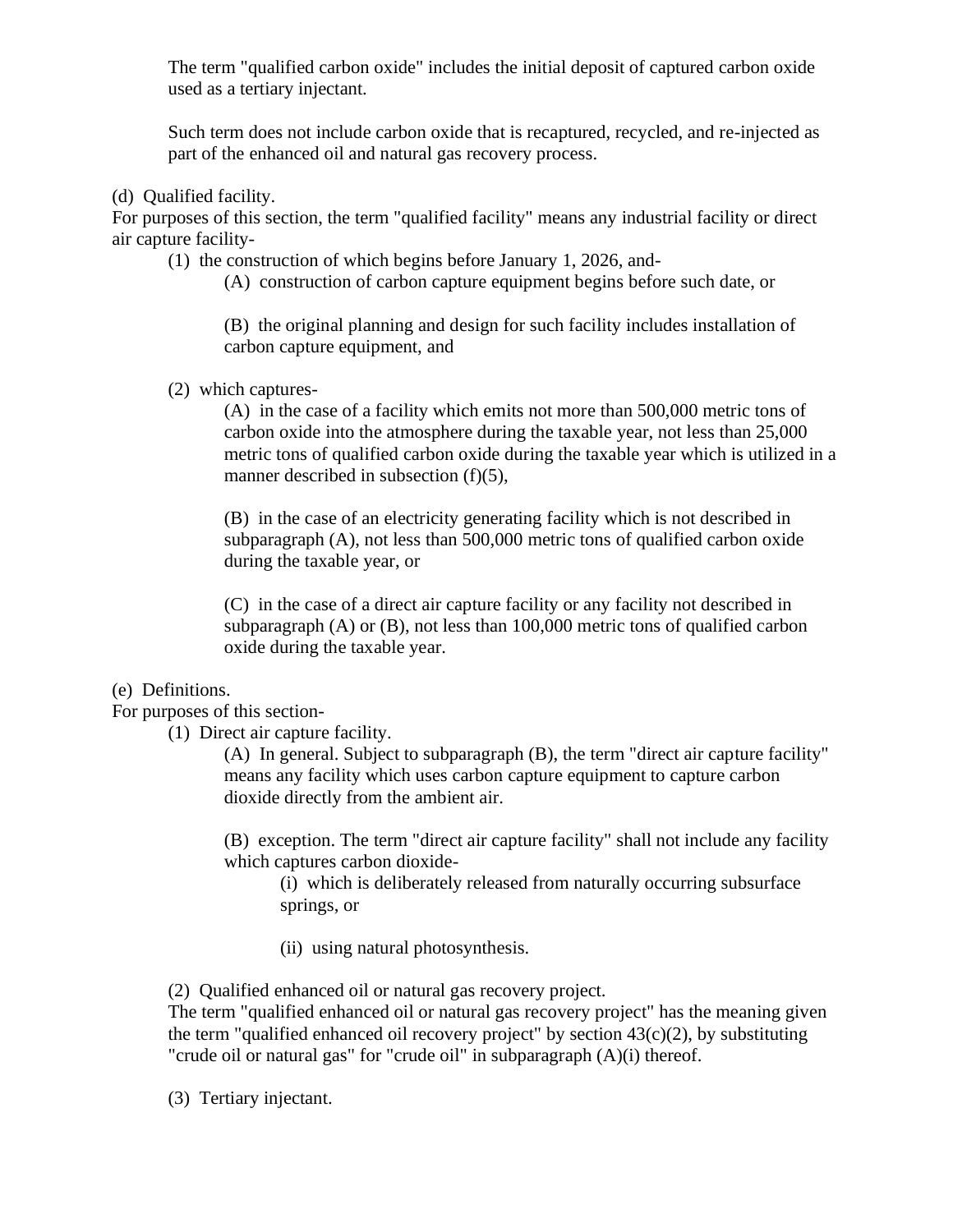The term "tertiary injectant" has the same meaning as when used within section  $193(b)(1)$ .

# (f) special rules.

(1) Only qualified carbon oxide captured and disposed of or used within the United States taken into account.

The credit under this section shall apply only with respect to qualified carbon oxide the capture and disposal, use, or utilization of which is within-

- (A) the United States (within the meaning of section 638(1)), or
- (B) a possession of the United States within the meaning of section 638(2)).

## (2) Secure geological storage.

The Secretary, in consultation with the Administrator of the nvironmental Protection Agency, the Secretary of Energy, and the Secretary of the Interior, shall establish regulations for determining adequate security measures for the geological storage of qualified carbon oxide under subsection (a) such that the qualified carbon oxide does not escape into the atmosphere. Such term shall include storage at deep saline formations, oil and gas reservoirs, and unminable coal seams under such conditions as the Secretary may determine under such regulations.

(3) Credit attributable to taxpayer.

(A) In general. Except as provided in subparagraph (B) or in any regulations prescribed by the Secretary, any credit under this section shall be attributable to-

(i) in the case of qualified carbon oxide captured using carbon capture equipment which is originally placed in service at a qualified facility before the date of the enactment of the Bipartisan Budget Act of 2018, the person that captures and physically or contractually ensures the disposal, utilization, or use as a tertiary injectant of such qualified carbon oxide, and

(ii) in the case of qualified carbon oxide captured using carbon capture equipment which is originally placed in service at a qualified facility on or after the date of the enactment of the Bipartisan Budget Act of 2018, the person that owns the carbon capture equipment and physically or contractually ensures the capture and disposal, utilization, or use as a tertiary injectant of such qualified carbon oxide.

(B) Election. If the person described in subparagraph (A) makes an election under this subparagraph in such time and manner as the Secretary may prescribe by regulations, the credit under this section-

(i) shall be allowable to the person hat disposes of the qualified carbon oxide, utilizes the qualified carbon oxide, or uses the qualified carbon oxide as a tertiary injectant, and

(ii) shall not be allowable to the person described in subparagraph (A).

## (4) Recapture.

Secretary shall, by regulations, provide for recapturing the benefit of any credit allowable under subsection (a) with respect to any qualified carbon oxide which ceases to be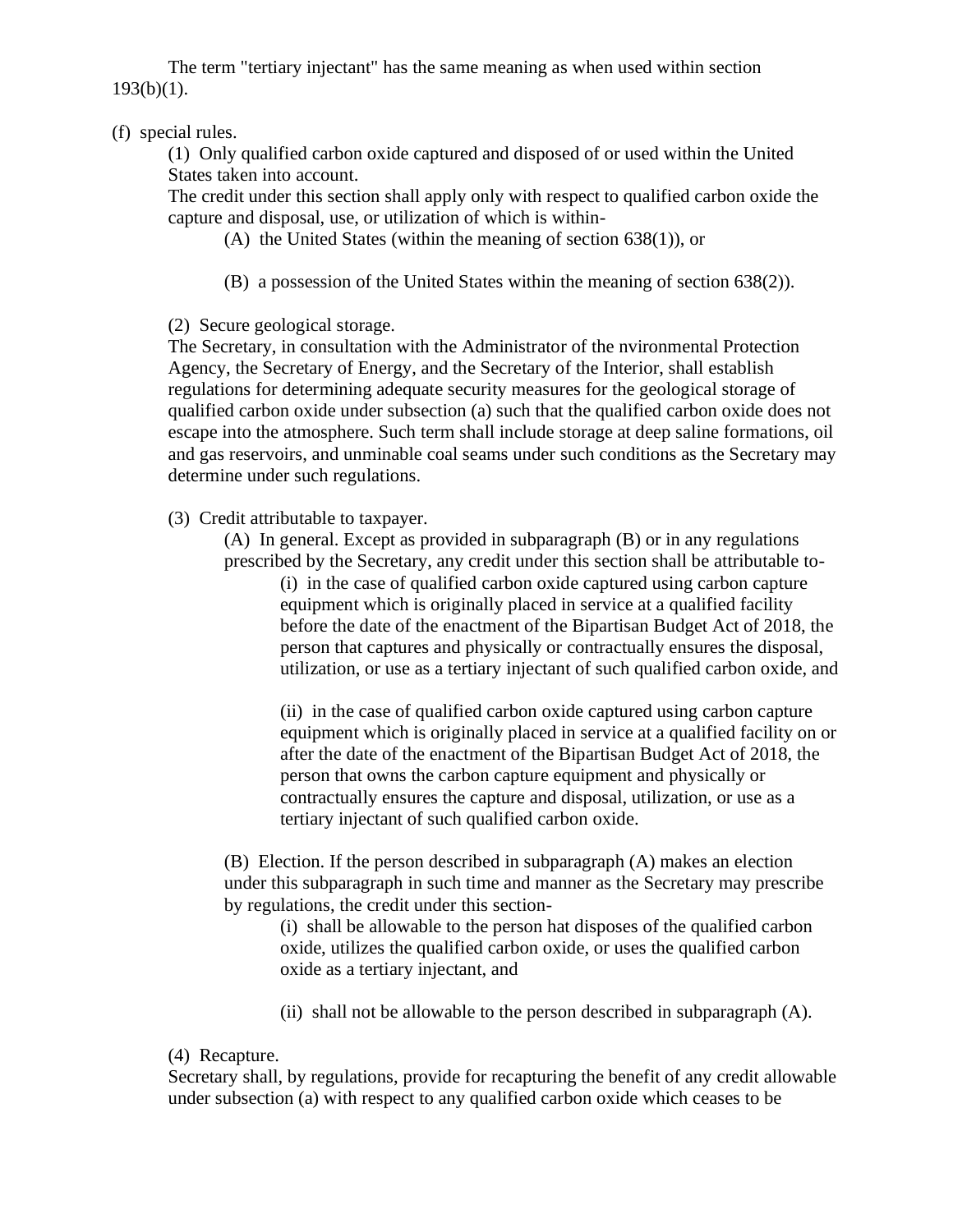captured, disposed of, or used as a tertiary injectant in a manner consistent with the requirements of this section.

(5) Utilization of qualified carbon oxide.

(A) In general. For purposes of this section, utilization of qualified carbon oxide means-

(i) the fixation of such qualified carbon oxide through photosynthesis or chemosynthesis, such as through the growing of algae or bacteria,

(ii) the chemical conversion of such qualified carbon oxide to a material or chemical compound in which such qualified carbon oxide is securely stored, or

(iii) the use of such qualified carbon oxide for any other purpose for which a commercial market exists (with the excep tion of use as a tertiary injectant in a qualified enhanced oil or natural gas recovery project), as determined by the Secretary.

## (B) Measurement.

(i) In general. For purposes of determining the amount of qualified carbon oxide utilized by the taxpayer under paragraph  $(2)(B)(ii)$  or  $(4)(B)(ii)$  of subsection (a), such amount shall be equal to the metric tons of qualified carbon oxide which the taxpayer demonstrates, based upon an analysis of lifecycle greenhouse gas emissions and subject to such requirements as the Secretary, in consultation with the Secretary of Energy and the Administrator of the Environmental Protection Agency, determines appropriate, were-

(I) captured and permanently isolated from the atmosphere, or

(II) displaced from being emitted into the atmosphere,

through use of a process described in subparagraph (A).

(ii) Lifecycle greenhouse gas emissions. For purposes of clause (i), the term "lifecycle greenhouse gas emissions" has the same meaning given such term under subparagraph  $(H)$  of section  $211(0)(1)$  of the Clean Air Act (42 U.S.C. 7545(o)(1)), as in effect on the date of the enactment of the Bipartisan Budget Act of 2018, except that "product" shall be substituted for "fuel" each place it appears in such subparagraph.

(6) Election for applicable facilities.

(A) In general. For purposes of this section, in the case of an applicable facility, for any taxable year in which such facility captures not less than 500,000 metric tons of qualified carbon oxide during the taxable year, the person described in paragraph  $(3)(A)(ii)$  may elect to have such facility, and any carbon capture equipment placed in service at such facility, deemed as having been placed in service on the date of the enactment of the Bipartisan Budget Act of 2018.